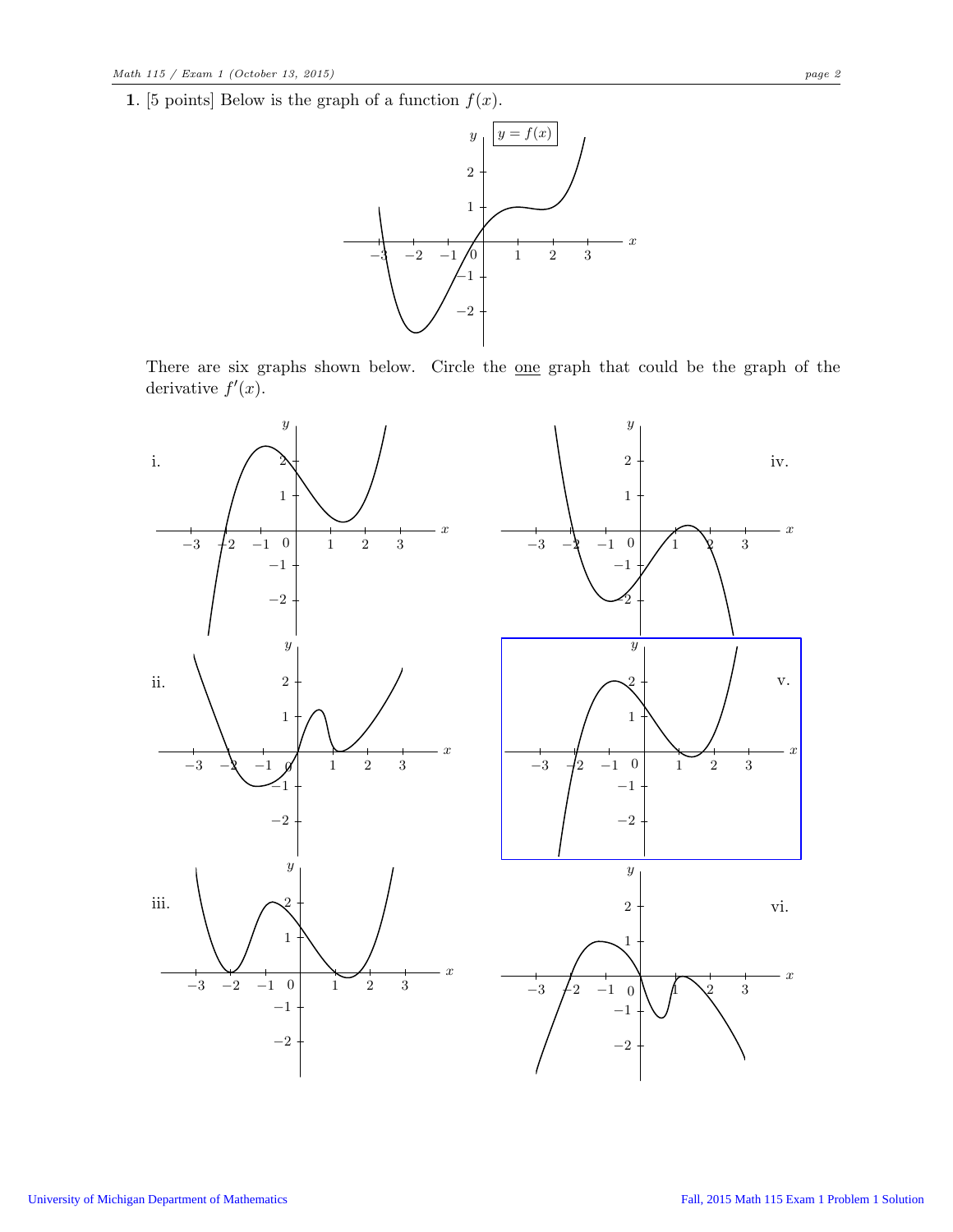**9.** [10 points] Given below is the graph of a differentiable function  $h(x)$  which is linear for  $x > 2.5$ . On the second set of axes, sketch a possible graph of  $h'(x)$ . Be sure your graph is drawn carefully.



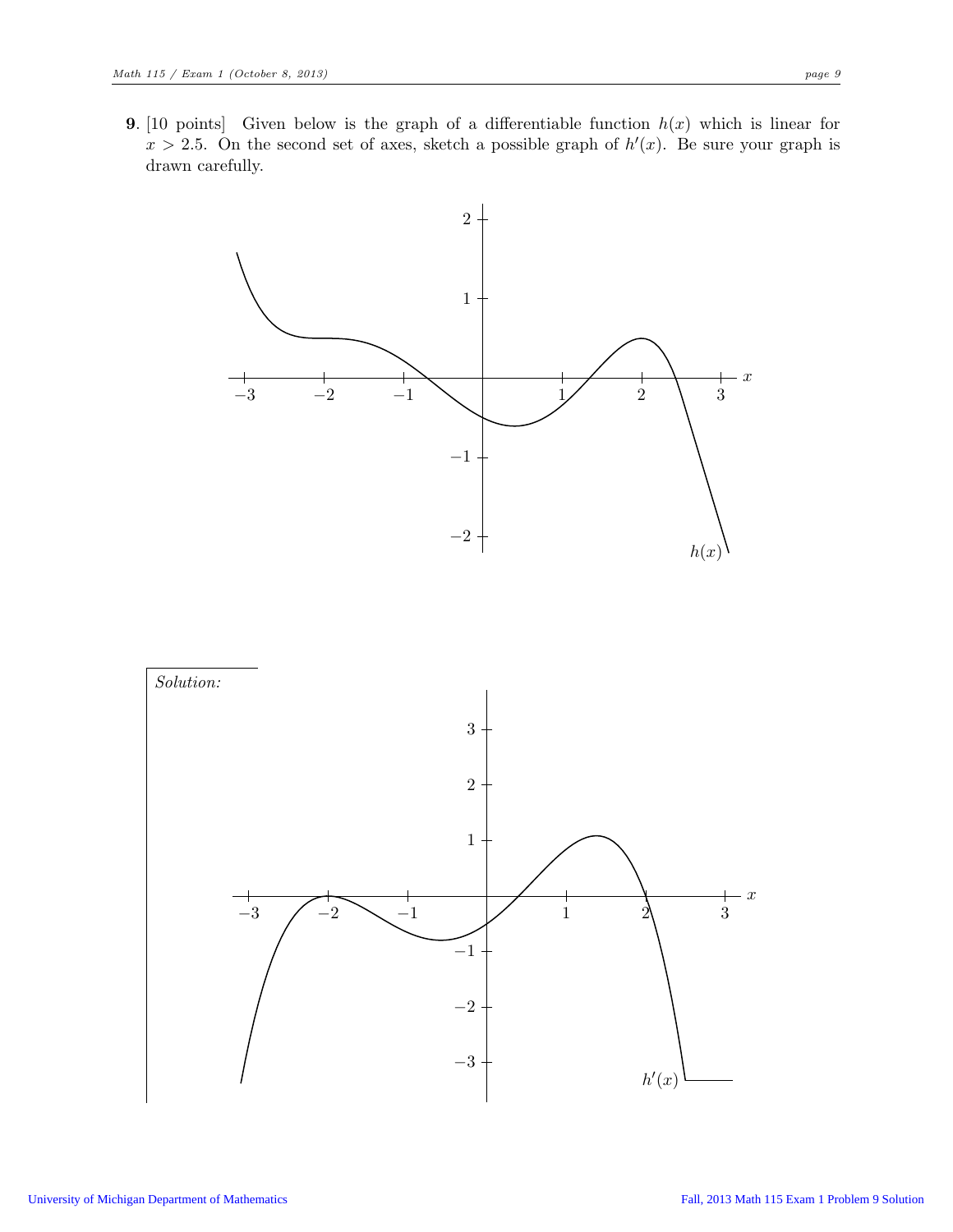- 6. [12 points] On the axes provided below, sketch the graph of a single function  $y = h(x)$ satisfying all of the following:
	- $h(x)$  is defined for all x in the interval  $-5 < x < 5$ .
	- $h'(x) > 0$  for all  $x < -3$ .
	- $\lim_{x \to -2} h(x) = 0.$
	- $h(-2) = -3$ .
	- The average rate of change of  $h(x)$  between  $x = -1$  and  $x = 1$  is 2.
	- $h(1) = 2$ .
	- $h(x)$  is linear between  $x = 1$  and  $x = 3$ .
	- $h'(2) = -1$ .
	- $\lim_{x \to 4^{-}} h(x) = -1.$
	- $\lim h(x)$  does not exist.  $x\rightarrow 4$
	- $h'(x) < 0$  for all  $x > 4$ .

Make sure that your sketch is large and unambiguous.

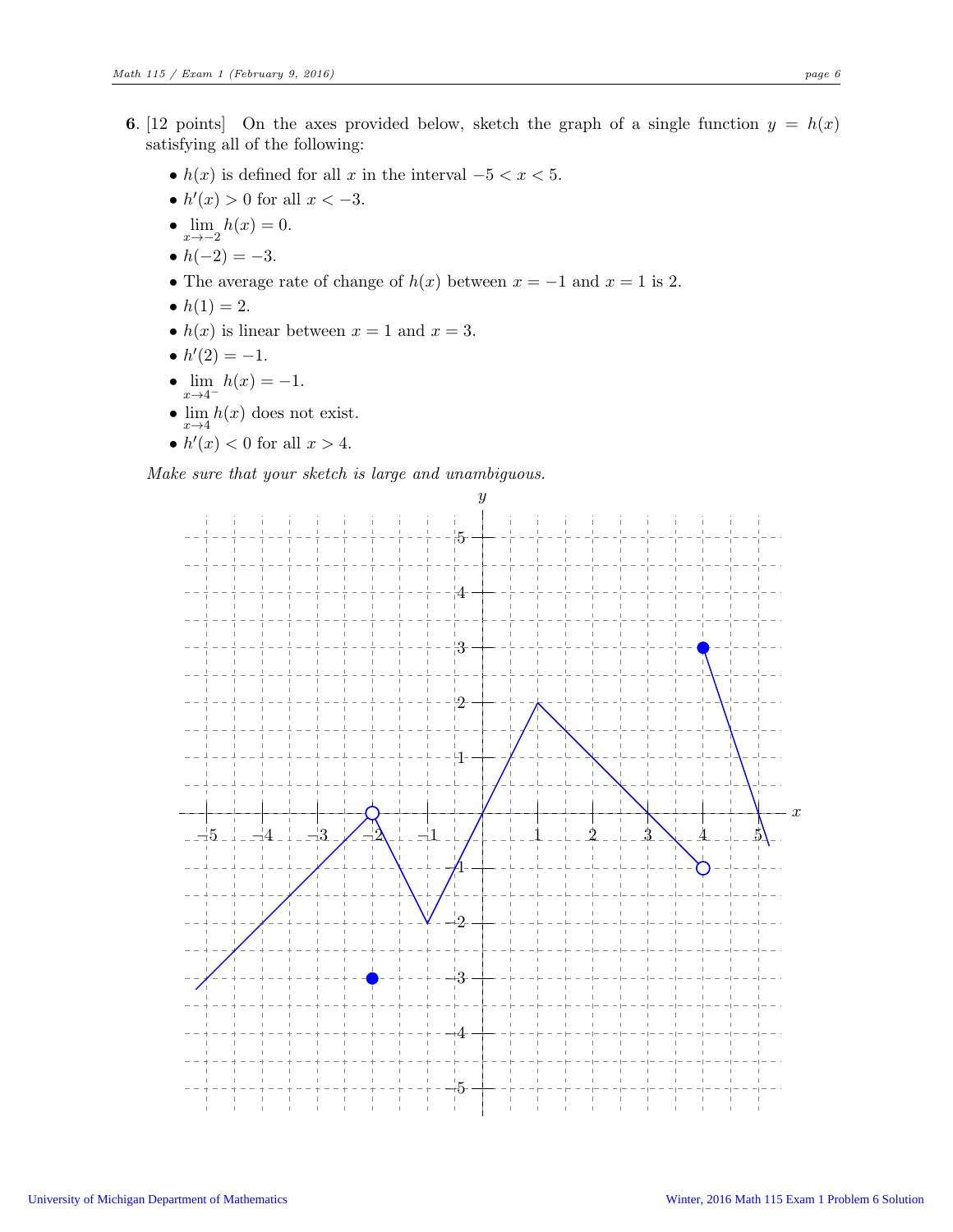- 6. [12 points] On the axes provided below, sketch the graph of a single function  $y = g(x)$  satisfying all of the following:
	- $g(x)$  is defined for all x in the interval  $-6 < x < 6$ .
	- For all x in the interval  $-6 < x < -4$ , the function  $g(x)$  is continuous at x and  $g'(x) > 0$ .
	- $q(-4) = -1$ .
	- $\lim_{x \to -4^+} g(x) = 2.$
	- $q(-3) = 1$ .
	- $g(-2) = -1$ .
	- The function  $g(x)$  is continuous on the interval  $[-3, -1]$ .
	- The average rate of change of  $g(x)$  between  $x = -3$  and  $x = -1$  is 2.
	- $g'(1) = 0$ .
	- $q(x)$  is not continuous at  $x = 2$ .
	- The function  $g(x)$  is continuous on the interval  $3 < x < 6$ .
	- The slope of the tangent line to the graph of  $y = g(x)$  at  $x = 3$  is positive.
	- $g(x)$  is increasing and concave down on the interval  $4 < x < 6$ .

Make sure that your graph is large and unambiguous. Note that many solutions are possible.

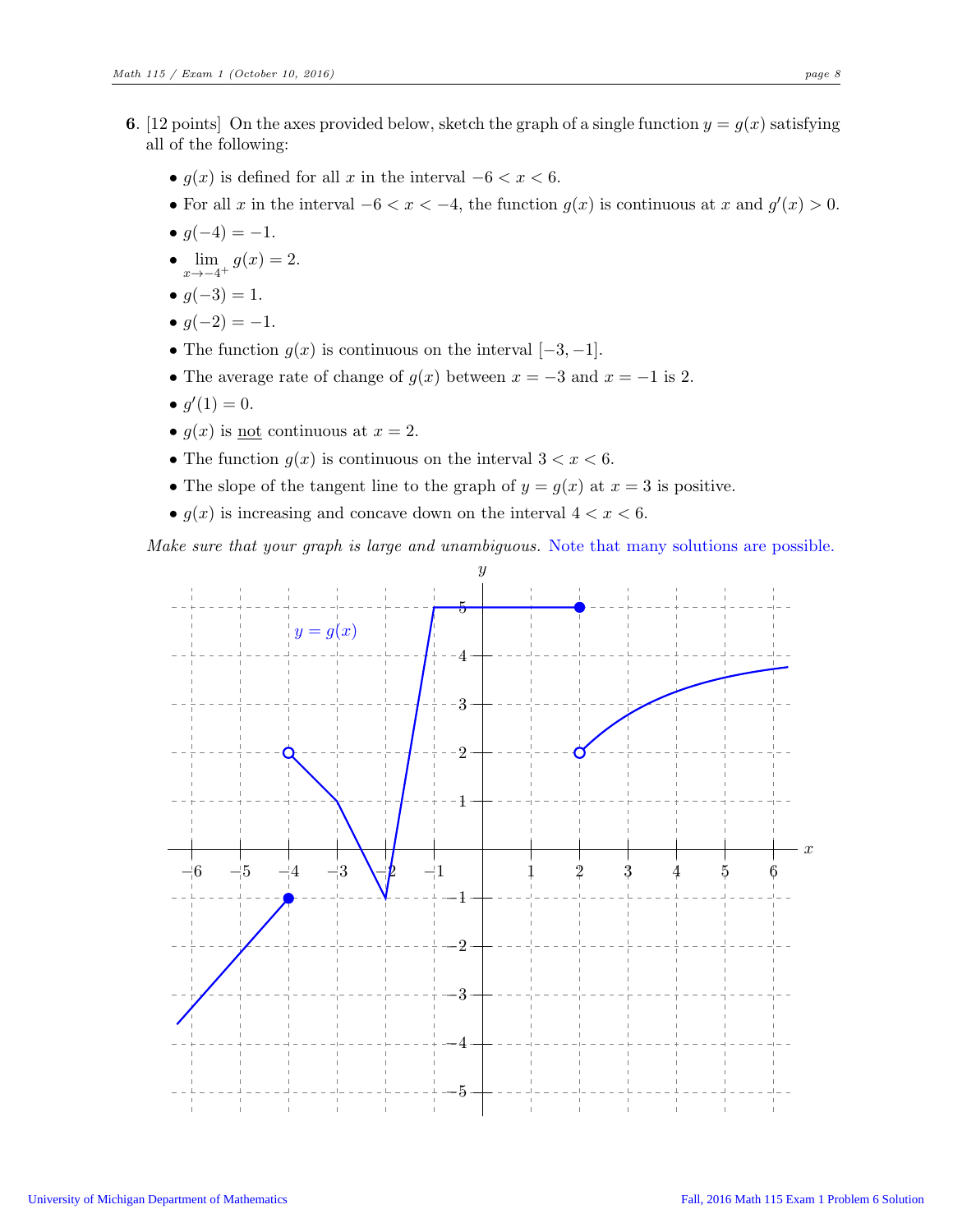- 8. [11 points] On the axes provided below, sketch the graph of a single function  $y = f(x)$ satisfying all of the following conditions:
	- The domain of  $f(x)$  is the interval  $-8 < x \leq 6$ .
	- $f(x)$  is continuous for all x in the interval  $-8 < x < -2$ .
	- $f'(-7) = 0$ .
	- $f(x)$  is decreasing and concave up for all x in the interval  $-6 < x < -4$ .
	- The average rate of change of  $f(x)$  is equal to 0.5 between  $x = -5$  and  $x = -2$ .
	- $f(0) = 2$  and  $f'(0) = -1$ .
	- $\lim_{x \to 2^{-}} f(x) = f(2)$  and  $\lim_{x \to 2^{+}} f(x) < \lim_{x \to 2^{-}} f(x)$ .
	- $f(x)$  has constant rate of change on the interval  $3 \le x \le 6$ .

Make sure that your graph is large and unambiguous.